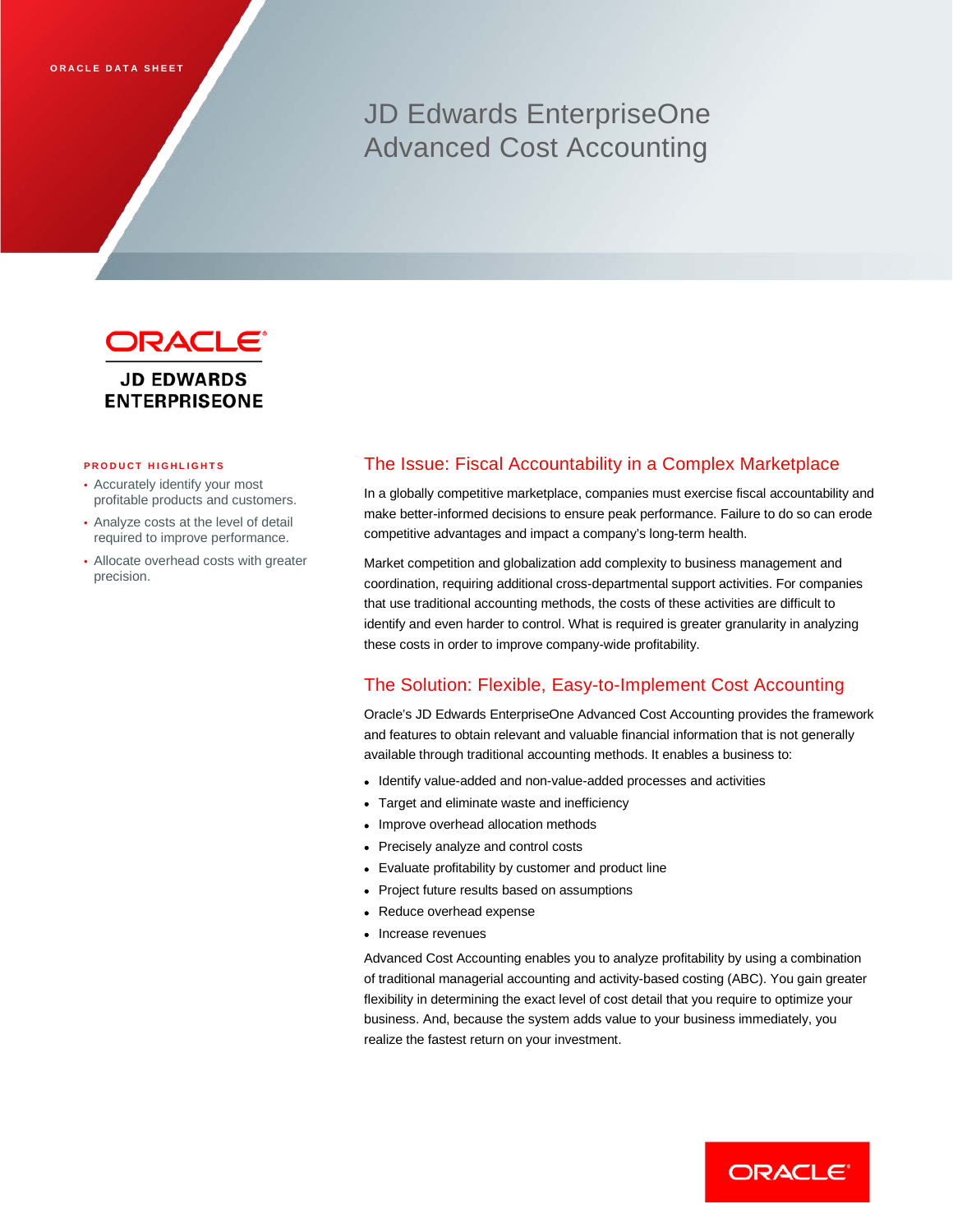#### **FEATURE/FUNCTION HIGHLIGHTS**

- Managerial accounting
- Activity-based costing
- Cost object tracking
- Multiple cost object types
- Cost object edit rules
- Cost analyzer

ī

- Multiple views
- Automatic cost drivers
- Cost assignments
- Automated direct revenue and cost capture

# Identifying Products, Customers, and Processes that Add the Most Value

Net income is an important measure of your company's performance, but identifying the components of net income can be tricky. A typical income statement includes revenue and expenses by category, such as salaries or shipping expenses. But high-cost, crossfunctional areas that need improvement might remain hidden.

Advanced Cost Accounting highlights these areas by automatically capturing—in an integrated system—cost and revenue allocations at the cost object level. Advanced Cost Accounting helps you identify which customers, products, activities, and internal processes add value— and which do not. With this understanding, you can capitalize on value-added processes and streamline or eliminate non-value-added processes for maximum bottom-line results.

## Immediately Improving Cost Accounting Accuracy

With Advanced Cost Accounting, direct revenue and costs are captured automatically, so you realize benefits instantly. You can easily assign indirect costs by using managerial accounting and derive fully allocated, profit-and-loss reporting by customer and product hierarchies. And, because Advanced Cost Accounting fully supports indirect cost allocation, activity-based costing, cost driver definition, and automated rate calculations, your finance personnel can begin taking advantage of more accurate allocation functionality immediately. In addition, you can capture financial information within the cost analyzer table for detailed analysis, track and assign transactions by using cost objects, and reassign costs based on cost drivers.

## Expanding Cost Allocation Capabilities Flexibly and Easily

As you complete more in-depth ABC analysis in selected areas, you can allocate indirect costs with greater precision, and enhance your cost information without any additional programming. Use activity-based costing to define cost objects, activities, and processes, and create relationships between them. Cost object matching enables you to directly assign transactions to their original cost objects— the lowest level at which costs are tracked—whether by customer, item number, or sales number. By using the integrated cost analyzer, you can capture, arrange, and analyze managerial accounting information without affecting your financial accounting information. And, you are able to use automatic journal entries to capture detailed product, material, labor, or overhead costs.

Finally, Advanced Cost Accounting creates a separate set of records that you can manipulate for what-if analysis. The integrity of the original financial records is maintained while you evaluate the profitability of scenarios based on different assumptions. Scenario allocations are performed by using indirect cost pools that assign all revenues and expenses for a complete profit center level analysis. This process provides the understanding of profitability needed to drive strategic decisions about product lines, customer value, marketing campaigns, and reorganization projects.

### Solution Integration

This module is designed to be integrated with the following JD Edwards EnterpriseOne products across your operations using common tools and a Pure Internet Architecture: